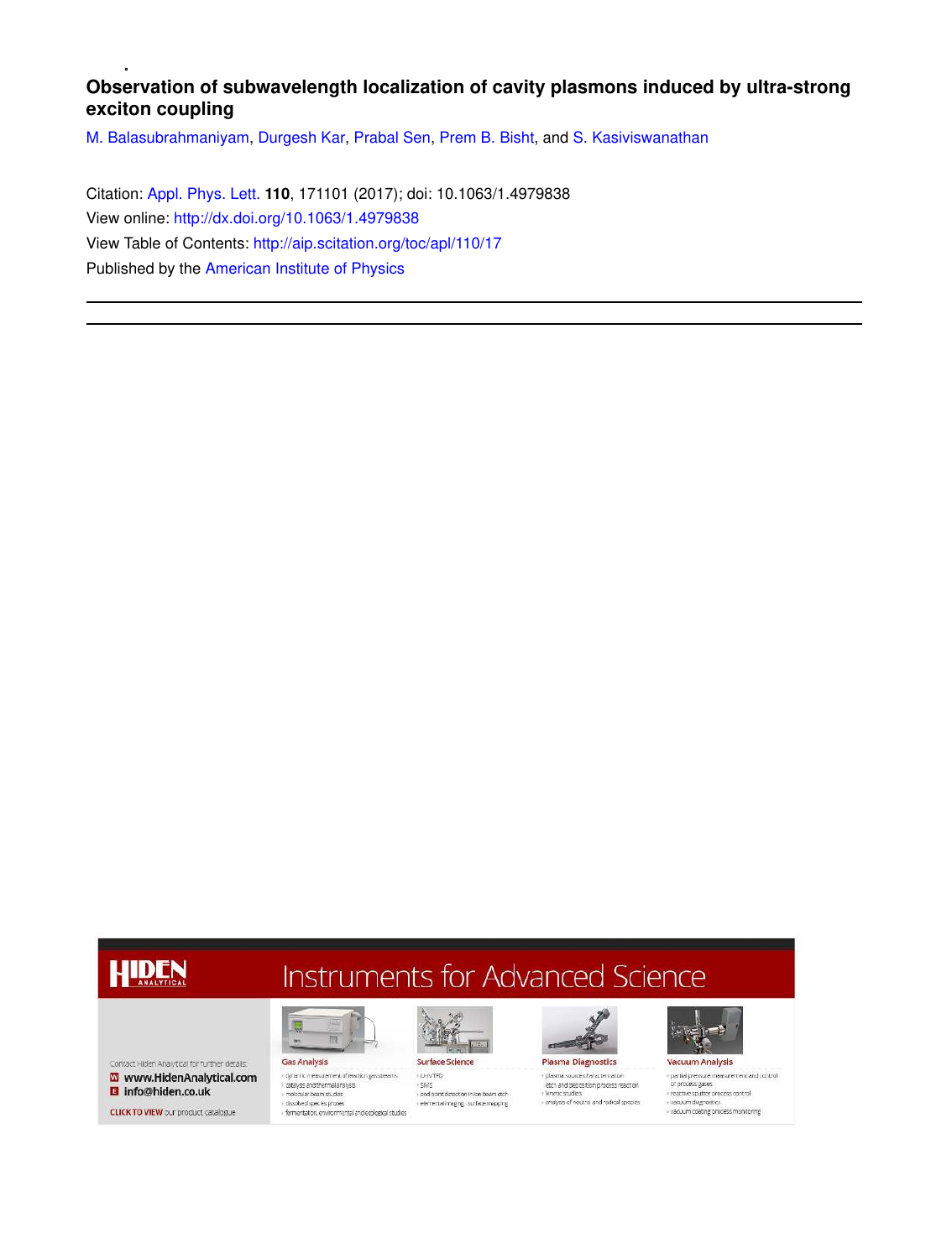

## Observation of subwavelength localization of cavity plasmons induced by ultra-strong exciton coupling

M. Balasubrahmaniyam,  $1, a$ ) Durgesh Kar, <sup>2</sup> Prabal Sen, <sup>2</sup> Prem B. Bisht, <sup>2</sup> and S. Kasiviswanathan<sup>2,b)</sup>  $1$ Nano-optics and Mesoscopic Optics Laboratory, Tata Institute of Fundamental Research, 1,

Homi Bhabha Road, Mumbai 400 005, India  $2$ Department of Physics, Indian Institute of Technology Madras, Chennai 600 036, India

(Received 20 December 2016; accepted 26 March 2017; published online 24 April 2017)

In condensed matter systems, there exists a class of exotic localized electronic states wherein the localization is induced, not by a disorder or a defect, but by extremely strong interactions, for example, Kondo-insulator and Mott-insulator. In this work, we investigate and experimentally implement the photonic analog of localization induced by ultra-strong interactions in a coupled three-mode system. We show that the localization of a propagating mode can be achieved without the aid of an underlying spatial disorder, a defect, or even periodicity. We demonstrate the same by realizing ultrastrong coupling between a highly dispersive cavity plasmon mode and dimer excitons of Rhodamine B. Using a photon tunneling arrangement, we map the dispersion of the hybrid modes and provide evidence for the existence of a quasi-dispersionless hybrid mode with the sub-wavelength localization length and cavity plasmon-like characteristics. Published by AIP Publishing. [http://dx.doi.org/10.1063/1.4979838]

Following the pioneering work by Phillip Anderson in 1958, which showed that the coherent scattering in a disordered system can stop the transport, engineering of localized states that prevent the propagation of light has attracted a lot of attention.<sup>1</sup> Such localization effects typically depend on the dimensionality, the presence of disorder, and the nature of interactions. Intense research in this field has resulted in novel applications such as random lasing and sheds light on the fundamental processes involved.<sup>2</sup> Usually, some form of defect, linear or nonlinear, point-like or extended, or disorder, has been used for achieving the localization of modes. However, defects are not prerequisites, as they are the destructive wave interferences that lead to localization. $3-5$  In general, a localized mode would translate into a flat-dispersive or a quasidispersionless energy band with degenerate (momentum) states, the superposition of which displays no group velocity or any other contribution from the higher order derivatives of frequency with respect to the wave number (i.e., no dynamical evolution). Essentially, the large degeneracy results in a large number of wavelets being added in Fourier space which reflects in real space as the localization of the mode. Therefore, larger degeneracy implies shorter spatial extent for the mode. In this work, we show that quasi-dispersionless modes can be realized, without the aid of an underlying spatial disorder, a defect, or even periodicity, by establishing ultra-strong coupling in a three mode system with a certain configuration. An electronic counterpart of such strong interaction induced localization has been studied in condensed matter systems such as Kondo-insulators, Mott-insulators, and multi-layered quantum wells. Unlike disorder or defect induced localization, the studies on the photonic analog of localization due to strong interactions have been limited to the recent observation of localization in a Lieb photonic lattice, independently by Thomson and Molina. $6,7$  We experimentally demonstrate the interaction induced localization in an entirely different system: in a system of a highly dispersive cavity plasmon mode and two exciton modes, by achieving ultrastrong coupling. As the localization mechanism is based on strong interactions alone, the minimum achievable localization length is not limited by length scales like the distance between the scatterers (in Anderson localization) or the special periodicity (in a Lieb photonic lattice) and therefore allows us to achieve sub-wavelength localization. We map the dispersion characteristics of the hybrid states using a photon tunneling arrangement and show that in the ultra-strong coupling limit, a localized hybrid mode with the subwavelength localization length, and with cavity plasmon-like characteristics, emerges. Such a strong localized exciton-plasmon hybrid mode is also important in lasing and plasmon amplification applications.

To demonstrate the localization effect introduced by ultra-strong coupling in a three-mode system, we consider a coupled system with three lossless modes  $|a_1\rangle$  and  $|a_2\rangle$  with the non-dispersive Eigenvalues  $E_1$  and  $E_2$ , respectively, and  $|a_0\rangle$  with a linearly dispersive Eigenvalue  $E_0$ . Coupling is such that the modes  $|a_1\rangle$  and  $|a_2\rangle$  are coupled to the mode  $|a_0\rangle$ , but there is no direct coupling between themselves. The Hamiltonian for such a system can be written as

$$
H = \begin{pmatrix} E_1 & g & 0 \\ g & E_0(k) & g \\ 0 & g & E_2 \end{pmatrix},
$$
 (1)

where g determines the coupling (time-independent) between  $|a_0\rangle$  and the modes  $|a_1\rangle$  and  $|a_2\rangle$ . Since the modes are taken to be loss-less, for any non-zero  $g$ , the system will be in the strong coupling limit. Therefore, two individual avoided crossing points will appear in the dispersion, as shown by the continuous lines in Fig.  $1(a)$ . In this case, the system may be

a)Present address.

b)Electronic mail: kasi@iitm.ac.in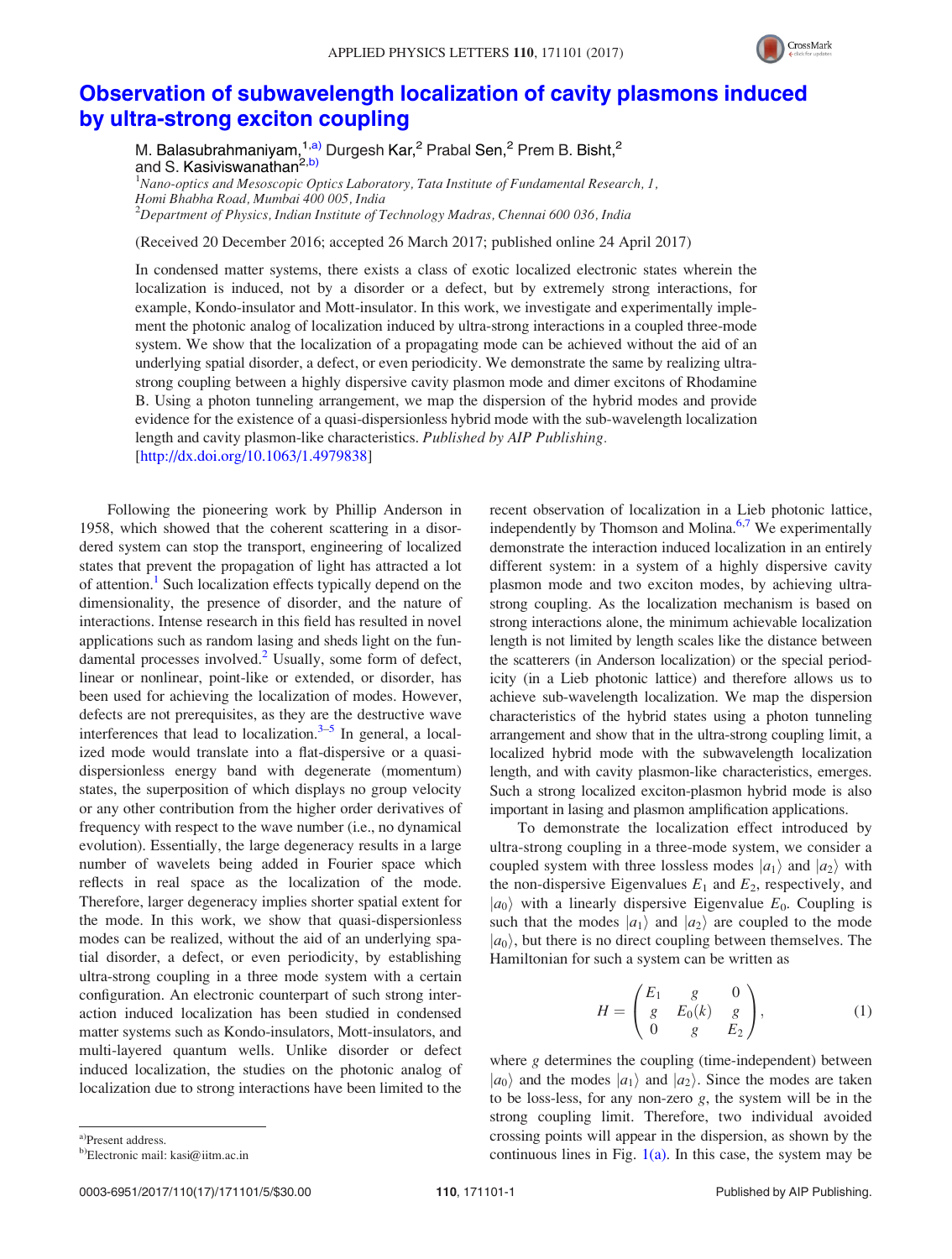

FIG. 1. (a) Dispersion of a three-mode coupled system in the strong coupling limit, with the inset showing the dispersion of the reduced two-mode coupled system. (b) Dispersion of the same in the ultra-strong coupling limit. The dashed lines depict the dispersion of the uncoupled modes. The shaded region shows the permanent gap opened up due to the ultra-strong coupling. (c) The fractional contribution of the uncoupled modes to the quasi-dispersionless mode in the irreducible three-mode coupled system.

treated as two independent systems with associated Rabi splitting. $8$  As an example, the Eigenvalues of the strongly coupled two-mode Hamiltonians close to the point where  $|a_0\rangle$  and  $|a_1\rangle$ are degenerate, as shown in the inset of Fig.  $1(a)$ .

However, when g becomes a substantial fraction of other energy scales in the system, certain interesting phenomena emerge. $9,10$  In the present case, another energy scale  $(E_1 - E_2)$ , other than the decay, gets introduced automatically, and as a result, the coupling between these three modes becomes irreducible in the limit  $g \rightarrow (E_1 - E_2)/2$ . In other words, when  $g \ge (E_1 - E_2)/2$ , the system has to be treated as an irreducible three-mode coupled system as shown in Fig. 1(b), for the case  $g = 2 * (E_1 - E_2)$ . The dispersion here shows an upper and a lower mode with hyperbolic dispersion and Rabi-splitting similar to the two-mode coupled system. However, unlike in the case of a two mode system wherein the Eigenvalues tend to approach the uncoupled mode values asymptotically away from Rabi splitting (Fig.  $1(a)$ ), a permanent gap between the upper and lower modes opens up (Fig.  $1(b)$ ). Such a coupling behavior is known as ultra-strong coupling, and a range of new physical phenomena have been predicted, which include parametric generation of non-classical light upon strong modulation of carrier density. $11,12$ 

Nevertheless, the primary interest here is the quasidispersionless third mode (denoted,  $|a_m\rangle$ ) that appears at the middle of the gap. On the first look, this mode seems to be similar to the uncoupled modes  $|a_1\rangle$  and  $|a_2\rangle$ . However, for further understanding the nature of  $|a_m\rangle$ , the fractional contribution (mixing fraction) of the uncoupled modes to  $|a_m\rangle$ :  $\langle a_1|a_m\rangle$ ,  $\langle a_2|a_m\rangle$ , and  $\langle a_0|a_m\rangle$  is calculated (Fig. 1(c)). Fig. 1(c) shows that the contribution from  $|a_1\rangle$  and  $|a_2\rangle$  (green and blue curves) dominates away from the Rabi splitting. In contrast, the contribution from the dispersive mode  $|a_0\rangle$  (red curve in Fig.  $1(c)$  dominates close to Rabi splitting and vanishes away from the splitting region. This implies that the hybrid mode  $|a_m\rangle$  exhibits characteristics of the dispersive uncoupled mode  $|a_0\rangle$  close to Rabi splitting while being quasi-dispersionless or, as discussed earlier, localized. This opens up a possibility of engineering a localized hybrid mode with the characteristics of dispersive modes like  $|a_0\rangle$  close to the Rabi-splitting.

The coupling strength, in general, is determined by the extent of the overlap between the modes involved in coupling. Since the length scales associated with electronic excitations are smaller than that of photonic modes by at least two orders of magnitude, the coupling strength in hybrid systems like the photon-exciton system will be determined solely by the mode volume of the photonic mode. The mode volume associated with cavity plasmons can be reduced to extremely small values.<sup>13</sup> This makes cavity plasmon-exciton hybrid systems an exceptionally good choice for achieving ultra-strong coupling and for observing aforementioned effects. Cavity-plasmons themselves are coupled modes of two identical surface plasmon modes, and as a result, they have a highly nonlinear dispersion.<sup>14,15</sup> Of the two coupled cavity plasmon modes, we use the antisymmetric plasmon (ASP) mode to couple with excitonic modes as their dispersion characteristics exhibit large tunability with the cavity size. The ASP mode has a lower cutoff frequency determined by the cavity size along with an upper cut-off frequency originating from the metal plasma frequency. The choice of the dispersionless excitonic levels is determined by the cut-off frequencies associated with the uncoupled ASP mode. We chose the exciton levels of Rhodamine B dissolved in water (refractive index,  $n_c = 1.33$ ) for this purpose. At large concentrations  $(10^{-3} M)$ , Rhodamine B forms dimer molecules, $16$  which results in two distinct excitonic resonances at 2.24 eV and 2.37 eV.

We probe the dispersion characteristics of the hybrid modes using a prism arrangement in a photon tunneling configuration.<sup>17</sup> Here, two prisms (SF11, refractive index  $\sim$ 1.78) with 40 nm thick Ag films coated over their hypotenuse face are brought close to each other to form the cavity, and Fig. 2(a) shows the schematic of the same. In all experiments, the transmitted signal of TM polarized light in the total internal reflection configuration has been measured. For almost all frequencies and angles of incidence, the metallic cavity works as a mirror and the transmitted signal remains negligibly small, except at the coupled mode resonances. At the coupled mode resonances, distinct resonant maxima occur in the transmission due to resonant photon tunneling. The red curve in Fig.  $2(b)$  shows, as an example, the transmittance due to the ASP mode measured at an angle of 48° without the dye (with water) in the cavity. The blue curve in Fig. 2(b) shows the transmittance of Rhodamine B in water and is included for the sake of comparison. The energy difference between the exciton resonances of Rhodamine B is 130 meV, which is well within the lower and upper cut-off frequencies of ASP (1.99 eV and 2.57 eV, respectively).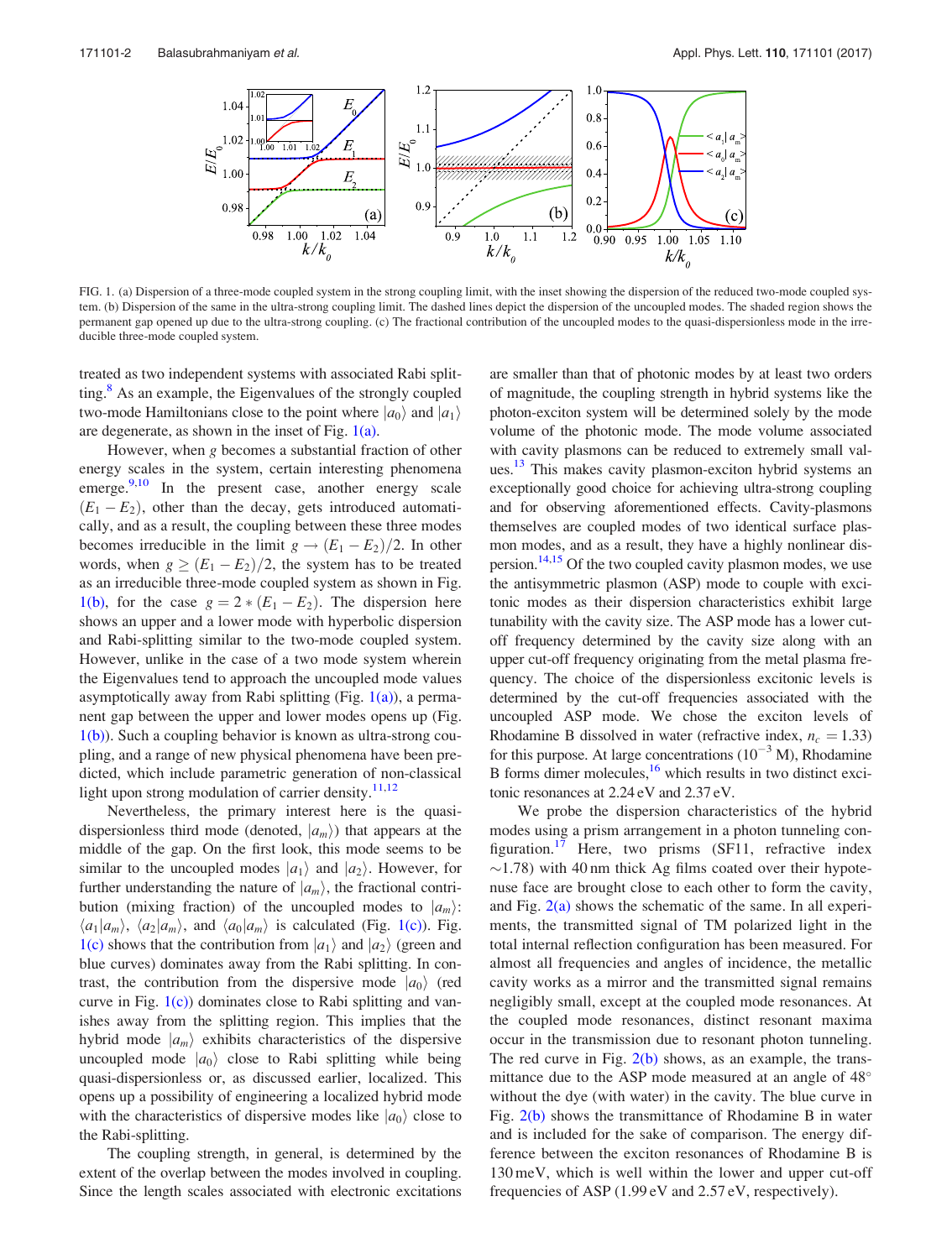

FIG. 2. (a) Schematic of the photon tunneling based configuration. (b) Transmittance of Rhodamine B (blue curve) and the ASP mode. The latter is measured using the tunnel configuration.

The dispersion of the ASP mode calculated for the present configuration is shown in Fig.  $3(a)$  (in grayscale) along with that of the two Rhodamine B excitons (horizontal green and red dashed lines). The Introduction of Rhodamine B into the cavity results in the formation of three ASP-exciton hybrid modes and splits the measured ASP transmission peak into three as shown in Fig.  $3(b)$ . Fig.  $3(c)$  shows the position of these peaks in Fig.  $3(b)$  mapped as a function of the angle of incidence. It is clear from Fig.  $3(c)$  that coupling opens up a permanent broad gap of  $\sim$ 420 meV between the upper and lower modes, confirming the ultra-strong coupling between the exciton levels and the ASP mode. More importantly,  $|a_m\rangle$  (at 2.31 eV) is effectively quasi-dispersionless (dispersionless within  $\pm$  0.004 eV) and shows ASP like transmission maxima of  $\sim 40\%$  to 60% over wide range angles of incidence, from  $25^{\circ}$  to  $80^{\circ}$ . The upper and lower modes are still dispersive, but the extent of dispersion is lesser than that of the uncoupled ASP mode. To fit the observed results, a three-mode coupled system similar to Eq. (1) with an ASP mode and two exciton modes is used

$$
H = \begin{pmatrix} E_1 - i\gamma_{ex} & g_{ep} & 0 \\ g_{ep} & E_{ASP}(\theta) - i\gamma_{ASP} & g_{ep} \\ 0 & g_{ep} & E_2 - i\gamma_{ex} \end{pmatrix} . \tag{2}
$$

Here,  $E_1$ ,  $E_2$ , and  $E_{ASP}$  are the energies corresponding to the two excitonic excitations and ASP mode. The losses  $\gamma_{ex}$  and  $\gamma_{\rm ASP}$  associated with all the modes are obtained from the measured responses (Fig.  $2(b)$ ) and included in the model. The analytical form of the ASP dispersion,  $E_{ASP}(\theta)$ , can be obtained from that of a  $TM_0$  cavity mode with a lower cutoff frequency  $E_o$  after considering the effective index  $n_{eff}$ .<sup>18</sup>

$$
E_{ASP}(\theta) = 2E_o \sqrt{1 - \frac{\sin(\theta)}{n_{eff}}},
$$
\n(3)

where

$$
E_o = \hbar \pi \frac{1}{n_c \left(\frac{2}{\omega_p} + \frac{t}{c}\right)} \text{ and } n_{eff} = \frac{n_c \left(\frac{2c}{\omega_p} + t\right)}{\sqrt{t^2 - \left(\frac{2c}{\omega_p}\right)^2}}.
$$
 (4)

Here,  $\omega_p$  is the plasma frequency and is taken as that of bulk silver.<sup>19</sup>  $\hbar$  is the reduced Plank's constant, c is the speed of light in vacuum, and  $t$  is the tunnel gap (dye layer thickness). The real part of the Eigenvalues obtained after diagonalizing Eq. (2) is used to fit the spectral positions of the hybrid modes, and the results are shown in Fig.  $3(c)$ (brown continuous curve passing through the experimental data points). The extracted thicknesses of the dye layer and silver layer are found to be  $\sim$ 280 nm and  $\sim$ 42 nm, respectively. The dashed lines in Fig.  $3(a)$  show the uncoupled dispersions used for the fit that clearly match with the observed dispersion.

Localization of the middle hybrid mode can be thought of as analogous to the localization of electronic states in condensed matter, for example, in the Kondo insulator or Mott insulator. The interaction results in a quasi-polariton mode whose dispersion relation is modified by the interaction. The transport is determined by the derivatives of the dispersion



FIG. 3. (a) Mapped dispersion of the bare ASP mode. (b) Transmission spectra of the ASP-exciton hybrid system for the angle of incidence from 30 to 60 . (c) Mapped peak position showing the dispersion of the ASPexciton hybrid modes. Dashed lines show the uncoupled mode dispersion. The brown curve shows the fit using the coupled mode model.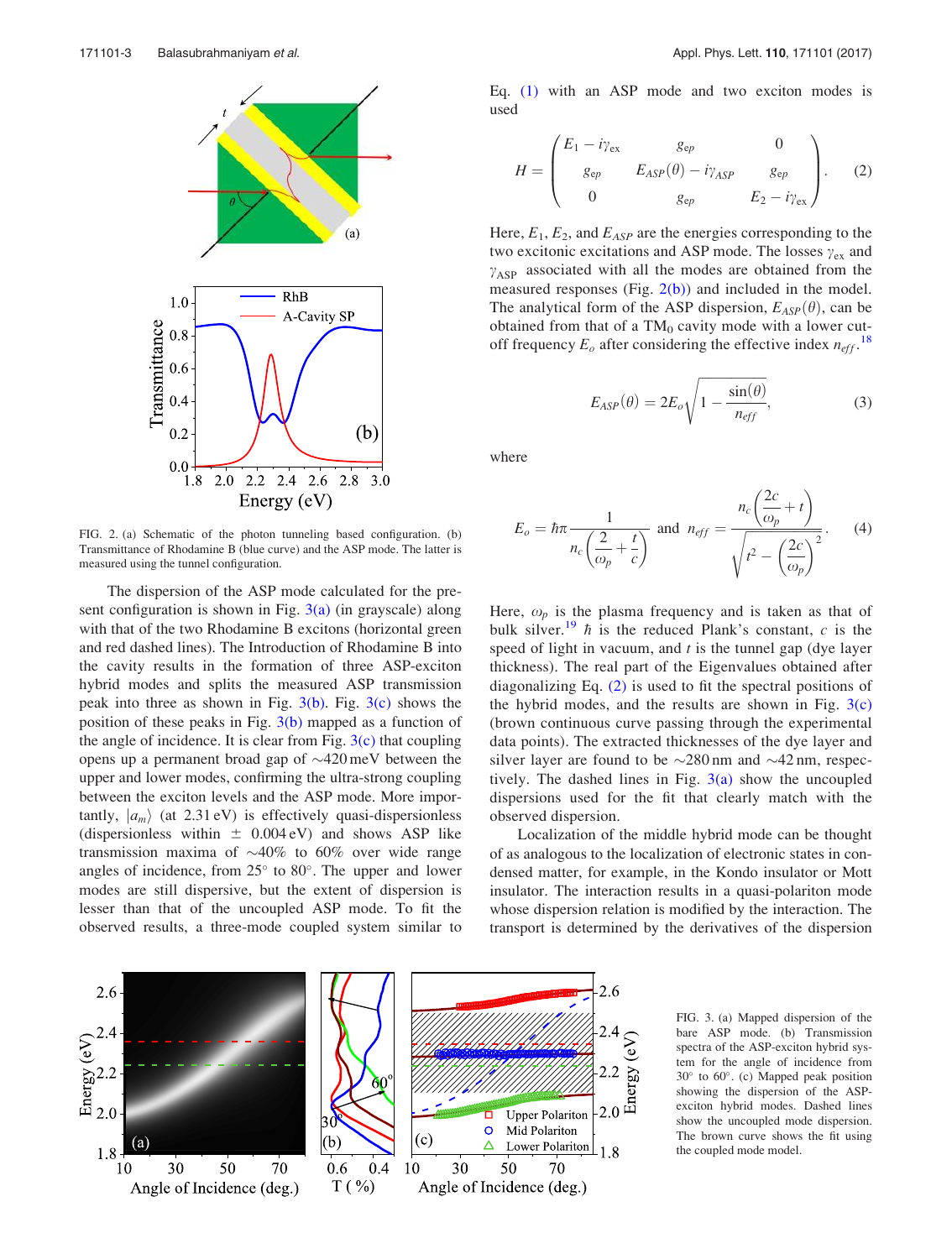relation. In three mode coupling, as the dispersion gets flatter with an increase in coupling strength, the derivatives diminish and in the ultra-strong coupling limit quantities like effective mass go to infinity (inverse of the second derivative), resulting in localization. Although the flat dispersion is an indication of localization, a common signature of localization of a mode is the increase in its lifetime with a decrease in the localization length, as the out-coupling of the mode decreases for tighter localization. However, this is not true for systems with intrinsic losses, like the current one, as the largest lifetime achievable is the decay time due to the intrinsic losses. An exponentially falling tail of the mode field strength in the real space is considered to be a much more explicit signature. $6.7$  But a direct measurement of the field distribution in the current configuration is impossible. Therefore, we try to provide evidence for the localization through an indirect measurement of the spatial field strength profile. We use the experimentally measured tunnel intensity to achieve the same. The intensity measured through resonant tunneling depends on the overlap between  $|a_m\rangle$  and the plane wave  $|k\rangle$  used for the excitation, i.e.,  $\langle k|a_m\rangle$ . Hence, the measured intensity is directly proportional to the field strength of the mode excited during the resonant tunneling. Therefore, the transmittance at the resonance frequency of the quasi-dispersionless mode (2.29 eV) for different angles of incidence gives a measure of the field strength  $(\langle k_{FD}|a_m\rangle)$ for the degenerate in-plane wavelets  $(|k_{FD}\rangle)$ , forming the quasi-dispersionless mode. The inverse Fourier transform of the same should yield the spatial field strength distribution  $(\langle x | a_m \rangle)$  of the same

$$
\langle k|a_m\rangle = \int dk_{FD} \langle k|k_{FD}\rangle \langle k_{FD}|a_m\rangle
$$
  
= 
$$
\int dk_{FD} \delta(k_{FD} - nk_0 \sin \theta) \langle k_{FD}|a_m\rangle = \langle k_{FD}|a_m\rangle,
$$
 (5)

$$
\langle x|a_m\rangle = \int dk_{FD} \langle x|k_{FD}\rangle \langle k_{FD}|a_m\rangle = \int dk_{FD} e^{ik_{FD}x} \langle k_{FD}|a_m\rangle
$$
  
=  $F\{\langle k_{FD}|a_m\rangle\},$  (6)

where  $k_{FD} = nk_0 \sin \theta$  and *n* is the refractive index of the prism.

The intensity as a function of the angle of incidence and magnitude of the in-plane wave vector has a broad maximum as shown in Figs. 4 (a) and  $4(b)$ . This results in a sharp exponential decay in real space as seen in Fig. 4(c). The localization length  $\xi$  associated with the quasi-dispersionless mode can be extracted by fitting an exponential decay of the form  $I(x) = I_0 \exp(-x/\xi)$ , and the obtained value of  $\xi$  is 106  $\pm$  18 nm. Interestingly,  $\xi$  obtained here is much smaller than the free space wavelength at Rabi-splitting  $(\sim 535 \text{ nm})$ . It is to be noted that exponential decays in space can also originate from losses in the system, and here these could be the losses associated with Rhodamine B absorption and plasmon propagation length (propagation loss) in silver. The length scale corresponding to the losses (length over which the intensity decays by 1/e because of losses) can be extracted from the imaginary part of the fitted Hybrid mode



FIG. 4. (a) and (b) The measured transmittance of the middle mode (transmittance at 2.29 eV) as a function of the angle of incidence and in-plane wave vector, respectively. (c) Inverse Fourier transform of (b), showing the spatial profile of the middle mode.

Eigenvalue, and it is  $5.4 \pm 0.2 \mu m$ , which is three orders larger than the obtained localization length. This clearly shows that the sharp exponential decay in Fig. 4(c) does not originate from the loss mechanisms but is due to the ultrastrong coupling induced large degeneracy that leads to the localization of the middle mode. Sub-wavelength localization close to half the wavelength is also observed in the Anderson based plasmonic system;<sup>5</sup> however, here the localization length is close to one fifth of the wavelength, which indicates extremely strong localization. Such a low scale for the localization length of light has been observed in geometric plasmonic localized modes alone<sup>20</sup> and in metallic nanoparticles.

In conclusion, we show that in the ultra-strong coupling limit, a three mode coupled system becomes irreducible, and depending on the configuration of the uncoupled modes, a localized (quasi-dispersionless) hybrid mode with interesting characteristics emerges. We experimentally implement the same with an exciton coupled cavity-plasmon system. Using a photon tunneling arrangement, we measure the dispersion and resonant tunnel intensity and show that in the ultrastrong coupling regime, a localized exciton-plasmon hybrid mode emerges with subwavelength localization and cavity plasmon-like characteristics close to Rabi splitting.

This work was facilitated by Dr. J. S. Moodera, Francis Bitter National Magnet Laboratory, Massachusetts Institute of Technology, USA, and supported by Mr. S. Gopalakrishnan, Co-founder, Infosys Technologies, India, under the Grant No. PHY/11-12/251/ALUM/SKAS.

- <sup>2</sup>P. D. García, S. Smolka, S. Stobbe, and P. Lodahl, *Phys. Rev. B* 82, 165103 (2010).
- <sup>3</sup>S. Pandey, B. Gupta, S. Mujumdar, and A. Nahata, Light Sci. Appl. 6, e16232 (2017).
- ${}^{4}$ A. Farhang, N. Bigler, and O. J. F. Martin, Opt. Lett. 38, 4758 (2013).
- <sup>5</sup>X. Shi, X. Chen, B. A. Malomed, N. C. Panoiu, and F. Ye, Phys. Rev. B 89, 195428 (2014).

<sup>&</sup>lt;sup>1</sup>D. S. Wiersma, P. Bartolini, A. Lagendijk, and R. Righini, Nature 390, 671 (1997).